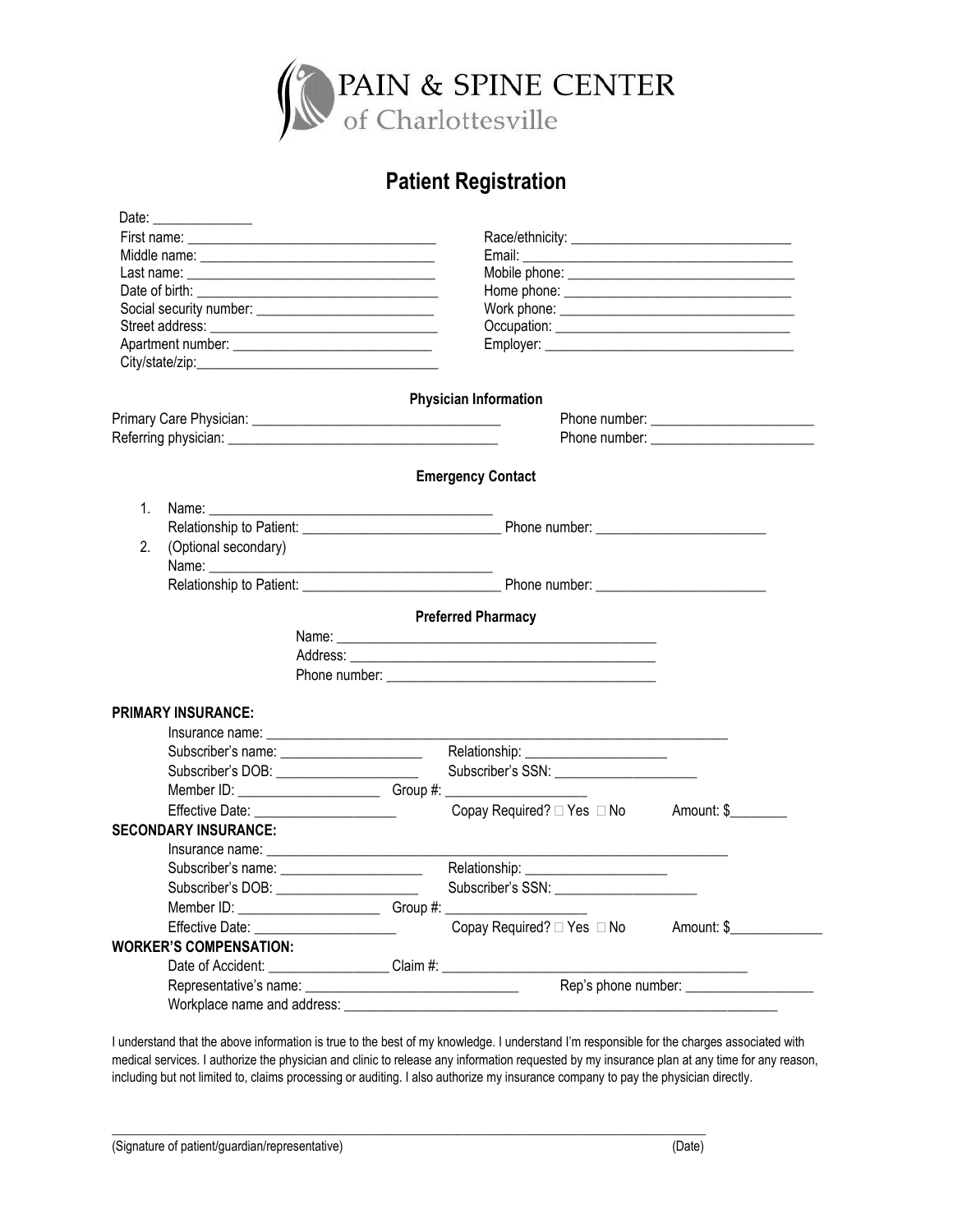# **Initial Pain Evaluation**

|        | CHIEF COMPLANT: List the areas of your pain                                                                      |
|--------|------------------------------------------------------------------------------------------------------------------|
| u      | Upper back                                                                                                       |
| H      | Mid back                                                                                                         |
| $\Box$ | Lower back                                                                                                       |
| $\Box$ |                                                                                                                  |
| П      | Headaches                                                                                                        |
| $\Box$ |                                                                                                                  |
|        |                                                                                                                  |
|        |                                                                                                                  |
|        | My current problem is the result of a:                                                                           |
|        |                                                                                                                  |
|        |                                                                                                                  |
|        | Approximately when did the problem first start (how many weeks/months/years ago)?                                |
|        | and the control of the control of the control of the control of the control of the control of the control of the |
|        | Have you seen any other physicians for this problem? $\Box$ Yes $\Box$ No                                        |
|        |                                                                                                                  |
|        |                                                                                                                  |
|        |                                                                                                                  |
|        |                                                                                                                  |
|        | What treatments have you had for this problem?                                                                   |
|        |                                                                                                                  |
| $\Box$ | Physical therapy (list approximately how long ago and duration):                                                 |
|        | Chiropractic treatment                                                                                           |
| П      | <b>TENS unit</b>                                                                                                 |
| П      | Massage                                                                                                          |
|        | Acupuncture                                                                                                      |
| u      |                                                                                                                  |
| H      | Nerve ablations/burning                                                                                          |
| $\Box$ | Epidural injections                                                                                              |
| $\Box$ |                                                                                                                  |
|        | Which medications have you tried?                                                                                |
| u      | Oral NSAIDs (Aspirin, Ibuprofen/Advil/Motrin, Naproxen/Aleve)                                                    |
| u      | Other over the counter (eg. Acetaminophen/Tylenol)                                                               |
| $\Box$ | Muscle relaxants (eg. Baclofen, soma, cyclobenzaprine, Metaxalone/Skelaxin, Methocarbamol,                       |
|        | Flexeril/Tizandine)                                                                                              |
| u      | Prescription pain medications (eg. Codeine, Hydrocodone, Oxycodone, Methadone, Hydromorphone,                    |
|        | Morphine, Fentanyl)                                                                                              |
| П      | Prescription nerve medications (eg. Tegretol/carbamazepine, Gabapentin/Neurontin, Pregablin/Lyrica,              |
|        | Duloxetine/Cymbalta, Topiramate/Topamax)                                                                         |
|        |                                                                                                                  |

Prescription topical medications (eg. Voltaren gel, Lidocaine)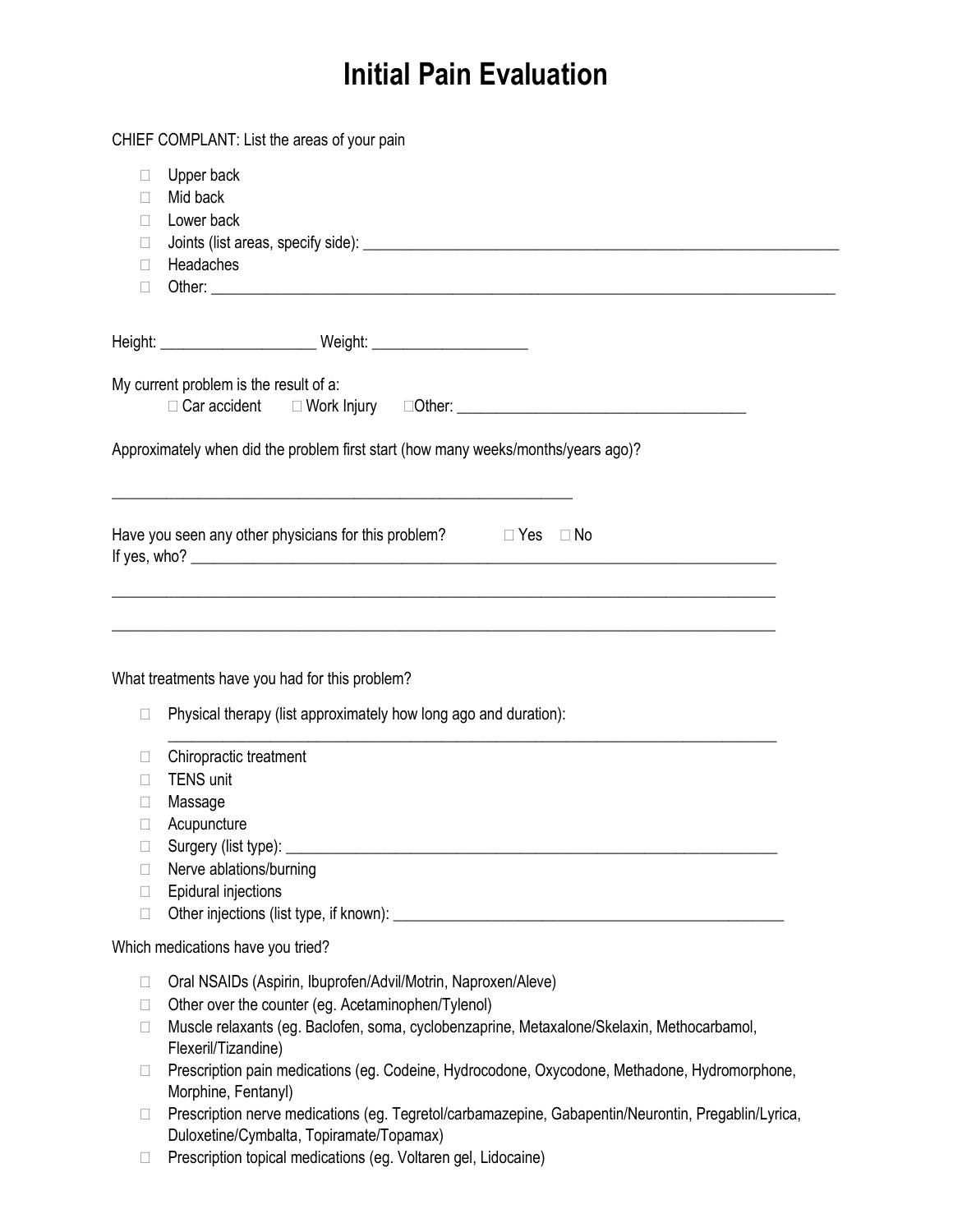|                                 |                                               |                                                               | Have you underwent any imaging related to this problem (MRIs, CTs, XRays)? |                               | $\Box$ No<br>$\Box$ Yes |
|---------------------------------|-----------------------------------------------|---------------------------------------------------------------|----------------------------------------------------------------------------|-------------------------------|-------------------------|
|                                 |                                               | If so, which hospitals/facilities/doctors have these reports? |                                                                            |                               |                         |
|                                 |                                               |                                                               |                                                                            |                               |                         |
|                                 | Is your pain: □ Constant                      | $\Box$ Intermittent                                           |                                                                            |                               |                         |
|                                 | Was the onset of your pain:                   | $\Box$ Sudden                                                 | $\Box$ Gradual                                                             |                               |                         |
|                                 | Check the words that best describe your pain: |                                                               |                                                                            |                               |                         |
| $\Box$ Stinging                 | □ Sharp □ Aching<br>$\Box$ Dull               | $\Box$ Numbness<br>$\Box$ Tingling                            | $\Box$ Hot/Burning<br>$\Box$ Stabbing                                      | $\Box$ Cramping<br>□ Coldness | $\Box$ Shooting         |
| What activities make it better? |                                               |                                                               | $\Box$ Rest $\Box$ Stretching $\Box$ Ice $\Box$ Heat $\Box$ Movement       | $\Box$ Exercise               |                         |

Shade the area(s) of your pain. If the pain radiates, describe this as well.

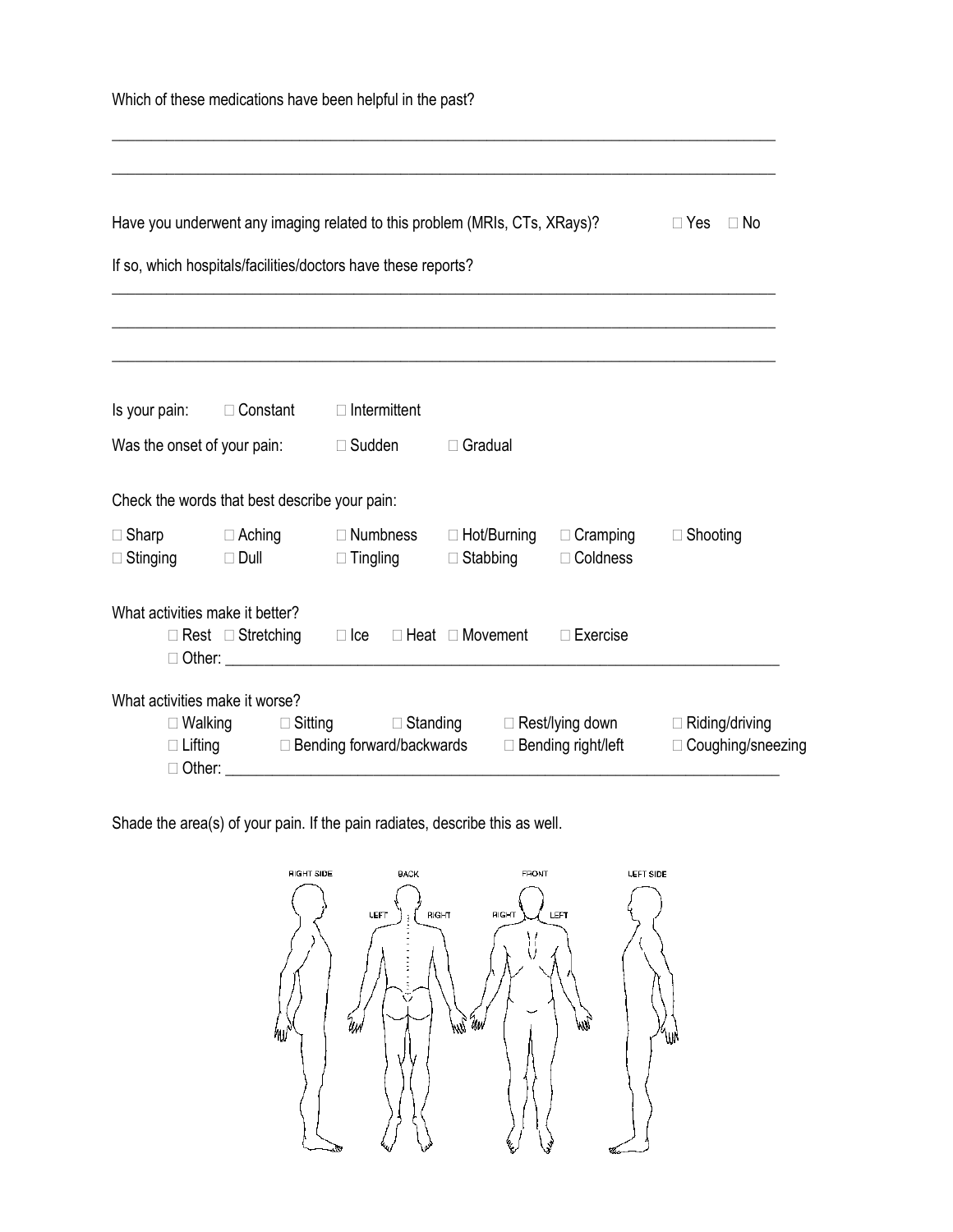|                                                                                            |                                                                                                  |                   |          |                   |                                                       | PAIN SUALES                 |                        |               |             |             |                                  |
|--------------------------------------------------------------------------------------------|--------------------------------------------------------------------------------------------------|-------------------|----------|-------------------|-------------------------------------------------------|-----------------------------|------------------------|---------------|-------------|-------------|----------------------------------|
|                                                                                            |                                                                                                  |                   |          |                   | $(0 = no pain, 10 = worst pain)$                      |                             |                        |               |             |             |                                  |
|                                                                                            | Rate your present pain level:                                                                    |                   |          |                   |                                                       |                             |                        |               |             |             |                                  |
|                                                                                            | $\Box$ 0                                                                                         | $\square$ 1       | $\Box$ 2 |                   | $\Box$ 3 $\Box$ 4 $\Box$ 5 $\Box$ 6 $\Box$ 7 $\Box$ 8 |                             |                        |               |             | $\square$ 9 | $\square$ 10                     |
|                                                                                            | Rate your worst pain level:                                                                      |                   |          |                   |                                                       |                             |                        |               |             |             |                                  |
|                                                                                            | $\Box$ 0                                                                                         | $\Box$ 1 $\Box$ 2 |          | $\square$ 3       |                                                       | $\square 4$ $\square 5$     | $\square$ 6            | $\Box$ 7      | $\square$ 8 | $\square$ 9 | $\Box$ 10                        |
|                                                                                            | Rate your average pain level:                                                                    |                   |          |                   |                                                       |                             |                        |               |             |             |                                  |
|                                                                                            | $\Box$ 0                                                                                         | $\Box$ 1 $\Box$ 2 |          |                   | $\Box$ 3 $\Box$ 4 $\Box$ 5                            |                             | $\square$ 6            | $\Box$ 7      | $\square$ 8 | $\square$ 9 | $\Box$ 10                        |
|                                                                                            | <b>Social History</b>                                                                            |                   |          |                   |                                                       |                             |                        |               |             |             |                                  |
|                                                                                            | Do you smoke? $\Box$ Yes $\Box$ No<br>Do you drink? $\Box$ Yes $\Box$ No                         |                   |          |                   |                                                       |                             |                        |               |             |             | If so, how much? $\qquad \qquad$ |
|                                                                                            | Are you:<br>$\Box$ Fully employed<br>$\Box$ Partially employed $\Box$ Unemployed                 |                   |          |                   |                                                       |                             |                        |               |             |             |                                  |
|                                                                                            |                                                                                                  |                   |          |                   |                                                       | <b>Past Medical History</b> |                        |               |             |             |                                  |
| If yes:                                                                                    | Do you have a pacemaker? $\Box$ Yes $\Box$ No                                                    |                   |          |                   |                                                       |                             |                        |               |             |             |                                  |
| Do you have a defibrillator? $\Box$ Yes $\Box$ No<br>If yes:                               |                                                                                                  |                   |          |                   |                                                       |                             |                        |               |             |             |                                  |
| Are you on a blood thinner (ex. Coumadin, Plavix, Heparin, Aspirin)? □ Yes □ No<br>If yes: |                                                                                                  |                   |          |                   |                                                       |                             |                        |               |             |             |                                  |
|                                                                                            | Have you had any complications with bleeding?<br>Have you had any complications with anesthesia? |                   |          |                   |                                                       | $\Box$ Yes<br>$\Box$ Yes    | $\Box$ No<br>$\Box$ No |               |             |             |                                  |
|                                                                                            | Female patients only:                                                                            |                   |          | Are you pregnant? |                                                       | $\Box$ Yes                  | $\Box$ No              | $\Box$ Unsure |             |             |                                  |

#### **PAIN SCALES**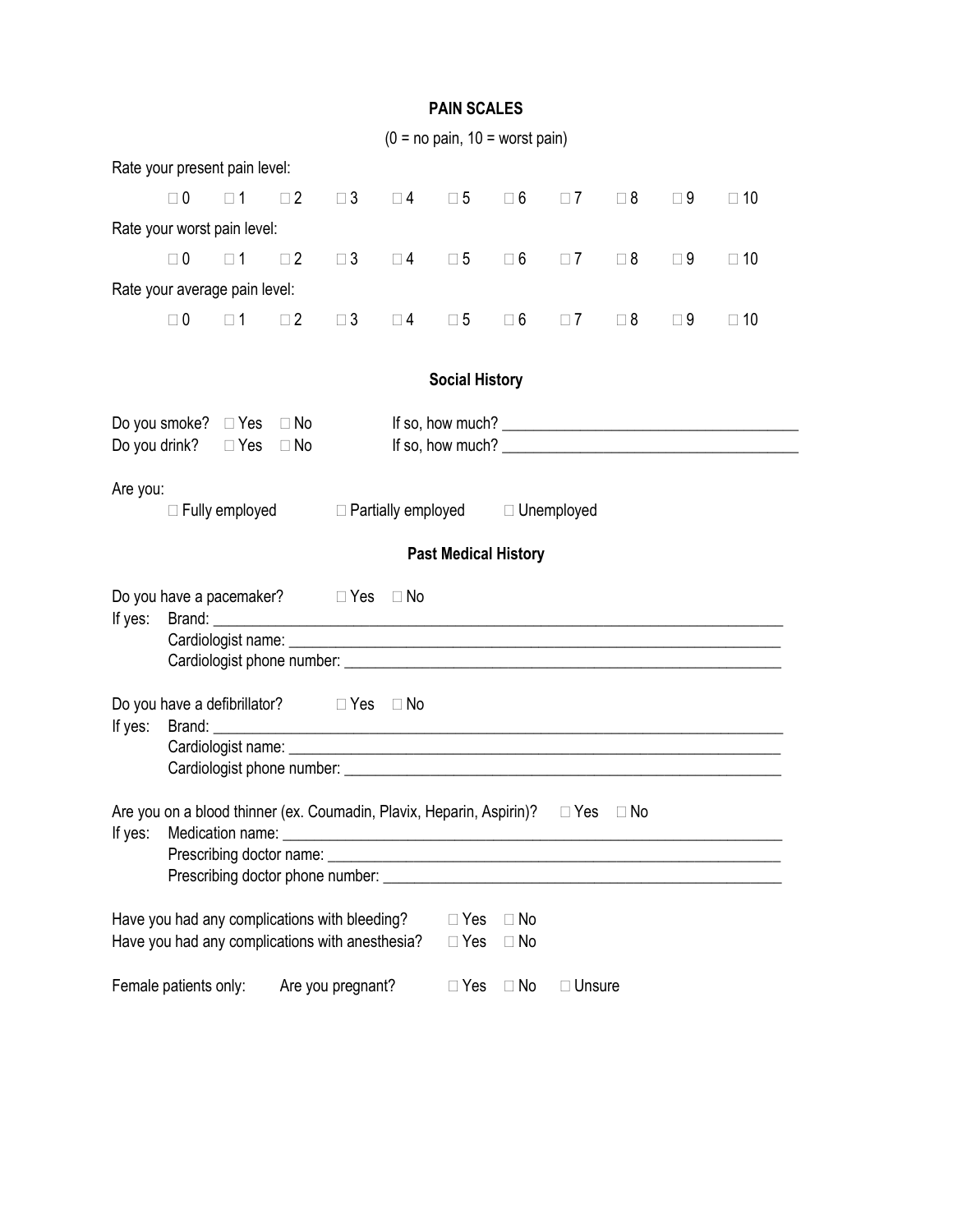Please mark all that apply to you:

| П<br>П<br>П<br>п<br>П<br>П<br>Ш<br>П<br>Ш<br>Ш<br>Ш<br>П<br>П<br>п | Metal in body<br>Pacemaker<br><b>TMJ</b><br>Chest pain/angina<br>Fibromyalgia<br>Sleep apnea<br>High blood pressure<br>Obesity<br>Acid reflux / GERD<br>High cholesterol<br>Hypothyroidism<br>Hyperthyroidism<br><b>COPD</b><br><b>Diabetes</b><br><b>Kidney Disease</b><br><b>Hepatitis A</b><br><b>Hepatitis B</b><br>Hepatitis C<br><b>HIV/AIDS</b><br>Seizures/epilepsy | п | Asthma<br>Emphesyma<br>Shortness of breath<br>Dementia<br>Alzheimer's<br>Memory issues<br>Other neurological issues<br>(list)<br>Difficulty with speech<br>Hearing loss<br>Heart disease / CAD<br>Past history of stroke<br>Past history of heart attack<br>Cardiac stent placement<br>Cancer (list type):<br>Other chronic conditions: | П<br>П<br>П<br>Ш<br>П<br>п | Anxiety<br>Depression<br>Bipolar disorder<br>ADD/ADHD<br>Other psychiatric<br>conditions (list type):<br>Past history of alcohol<br>abuse/addiction<br>Past history of illegal drug<br>abuse<br>Past history of prescription<br>drug abuse/addiction<br>Suicidal thoughts<br>Homicidal thoughts |
|--------------------------------------------------------------------|-----------------------------------------------------------------------------------------------------------------------------------------------------------------------------------------------------------------------------------------------------------------------------------------------------------------------------------------------------------------------------|---|-----------------------------------------------------------------------------------------------------------------------------------------------------------------------------------------------------------------------------------------------------------------------------------------------------------------------------------------|----------------------------|-------------------------------------------------------------------------------------------------------------------------------------------------------------------------------------------------------------------------------------------------------------------------------------------------|
|                                                                    |                                                                                                                                                                                                                                                                                                                                                                             |   |                                                                                                                                                                                                                                                                                                                                         |                            |                                                                                                                                                                                                                                                                                                 |

List any past surgeries and approximate date:

| <b>PROCEDURE</b> | SIDE (if applicable) | APPROXIMATE DATE |
|------------------|----------------------|------------------|
|                  |                      |                  |
|                  |                      |                  |
|                  |                      |                  |
|                  |                      |                  |
|                  |                      |                  |
|                  |                      |                  |
|                  |                      |                  |
|                  |                      |                  |

List any medication/environmental allergies:

If no known allergies, check this box:  $\square$ 

| <b>ALLERGY</b> | <b>REACTION</b> | MILD/MODERATE/SEVERE? |
|----------------|-----------------|-----------------------|
|                |                 |                       |
|                |                 |                       |
|                |                 |                       |
|                |                 |                       |
|                |                 |                       |
|                |                 |                       |
|                |                 |                       |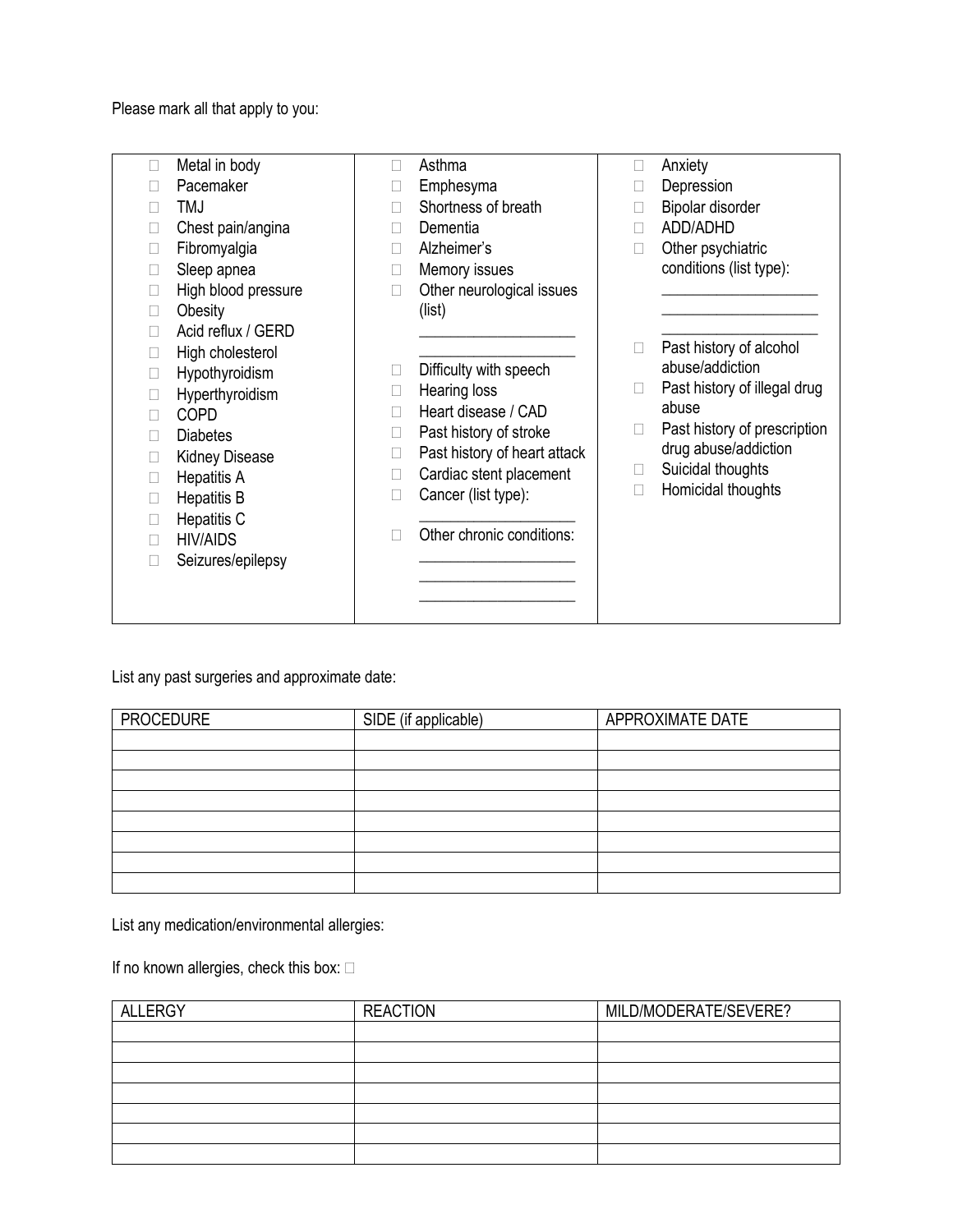List any current medications (including strength and dosage):

| <b>MEDICATION</b> | <b>STRENGTH</b> | <b>DOSAGE</b> |
|-------------------|-----------------|---------------|
|                   |                 |               |
|                   |                 |               |
|                   |                 |               |
|                   |                 |               |
|                   |                 |               |
|                   |                 |               |
|                   |                 |               |
|                   |                 |               |
|                   |                 |               |
|                   |                 |               |
|                   |                 |               |
|                   |                 |               |
|                   |                 |               |
|                   |                 |               |
|                   |                 |               |
|                   |                 |               |
|                   |                 |               |
|                   |                 |               |
|                   |                 |               |
|                   |                 |               |

#### **Family History**

 $\_$  ,  $\_$  ,  $\_$  ,  $\_$  ,  $\_$  ,  $\_$  ,  $\_$  ,  $\_$  ,  $\_$  ,  $\_$  ,  $\_$  ,  $\_$  ,  $\_$  ,  $\_$  ,  $\_$  ,  $\_$  ,  $\_$  ,  $\_$  ,  $\_$  ,  $\_$  ,  $\_$  ,  $\_$  ,  $\_$  ,  $\_$  ,  $\_$  ,  $\_$  ,  $\_$  ,  $\_$  ,  $\_$  ,  $\_$  ,  $\_$  ,  $\_$  ,  $\_$  ,  $\_$  ,  $\_$  ,  $\_$  ,  $\_$  ,

 $\_$  ,  $\_$  ,  $\_$  ,  $\_$  ,  $\_$  ,  $\_$  ,  $\_$  ,  $\_$  ,  $\_$  ,  $\_$  ,  $\_$  ,  $\_$  ,  $\_$  ,  $\_$  ,  $\_$  ,  $\_$  ,  $\_$  ,  $\_$  ,  $\_$  ,  $\_$  ,  $\_$  ,  $\_$  ,  $\_$  ,  $\_$  ,  $\_$  ,  $\_$  ,  $\_$  ,  $\_$  ,  $\_$  ,  $\_$  ,  $\_$  ,  $\_$  ,  $\_$  ,  $\_$  ,  $\_$  ,  $\_$  ,  $\_$  ,

Please list any serious health problems or important notes concerning your mother's medical history:

If deceased, at what age? \_\_\_\_\_\_\_\_\_\_\_\_\_\_\_\_\_\_\_\_\_\_\_\_\_\_\_\_\_\_\_\_\_\_\_\_\_\_\_\_\_\_\_\_\_\_\_\_\_\_\_\_\_\_\_\_\_

Please list any serious health problems or important notes concerning your father's medical history:

\_\_\_\_\_\_\_\_\_\_\_\_\_\_\_\_\_\_\_\_\_\_\_\_\_\_\_\_\_\_\_\_\_\_\_\_\_\_\_\_\_\_\_\_\_\_\_\_\_\_\_\_\_\_\_\_\_\_\_\_\_\_\_\_\_\_\_\_\_\_\_\_\_\_\_\_\_

If deceased, at what age? \_\_\_\_\_\_\_\_\_\_\_\_\_\_\_\_\_\_\_\_\_\_\_\_\_\_\_\_\_\_\_\_\_\_\_\_\_\_\_\_\_\_\_\_\_\_\_\_\_\_\_\_\_\_\_\_\_

By signing below, I agree that I have completed this entire form and I have provided the correct information.

\_\_\_\_\_\_\_\_\_\_\_\_\_\_\_\_\_\_\_\_\_\_\_\_\_\_\_\_\_\_\_\_\_\_\_\_\_\_\_\_\_\_\_\_\_\_\_\_\_\_\_\_\_\_\_\_\_\_\_\_\_\_\_\_\_\_\_\_\_\_\_\_\_\_\_\_\_\_\_\_\_\_\_\_\_\_\_\_\_\_\_\_\_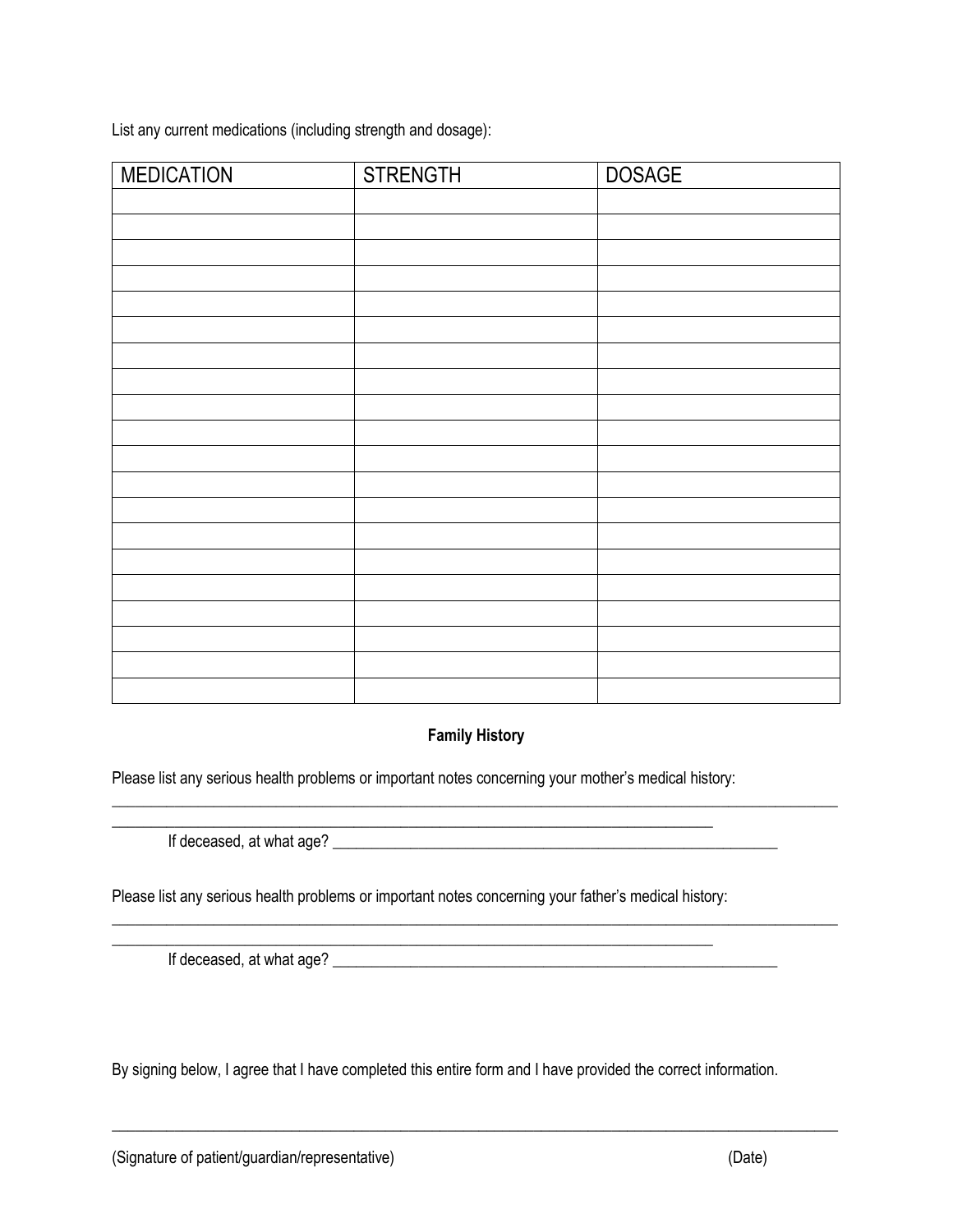## **Pain Management Agreement**

The purpose of this agreement is to prevent misunderstandings about certain medications you will be taking for pain management. This agreement will help you and your provider comply with the law regarding controlled pharmaceuticals.

- I understand that this agreement is essential to the trust and confidence necessary in a provider/patient relationship, and that my provider undertakes my treatment based on this agreement.
- I understand that if I break this agreement, my provider, on his sole discretion, will stop prescribing these pain/control medicines, switch me to non-opioid only medications, or may discharge me from his care. A drug-dependence treatment program may also be recommended.
- I understand that there is a risk of psychological and/or physical dependence, serious interactions with other medications/substances, risks of addiction, respiratory depression, organ damage, and death associated with use of opioid/narcotic medication.
- I will fully cooperate and comply with other recommendations including referrals to physical therapy or other providers and to interventional procedures including injections or nerve blocks as may be deemed necessary by my provider as part of my treatment plan.
- I would also be amenable to seek psychiatric treatment, psychotherapy, and/or psychological treatment if my provider deems it necessary.
- I will communicate fully with my provider about the character and intensity of my pain, the effect of the pain on my daily life, and how well the medicine is helping to relieve the pain.
- I will not use alcohol or any illegal controlled substances (including marijuana, cocaine, etc.) or misuse or self-prescribe/medicate with legal controlled substances.
- I will not share my medication with anyone.
- I will not attempt to obtain any controlled medications, including opioid pain medications, controlled stimulants, or anti-anxiety medications from any other provider.
- I will safeguard my pain medication from loss, theft, or unintentional use by others, including youth. Lost or stolen medications will not be replaced. A police report may be requested by my provider if this happens.
- I agree that refills of my prescriptions for pain medications will be made only at the time of an office visit or during regular office hours. No refills will be available during evenings or on weekends.
- I agree to use only this pharmacy for filling all of my pain medicine prescriptions:

| Pharmacy name:         |  |
|------------------------|--|
| Pharmacy address:      |  |
| Pharmacy phone number: |  |

- I authorize the provider and my pharmacy to cooperate fully with any city, state, or federal law enforcement agency, including this state's Board of Pharmacy, in the investigation of any possible misuse, sale, or other diversion of my pain medication. I authorize my provider to provide a copy of this agreement to my pharmacy, primary care provider, and local emergency room. I agree to waive any applicable privilege or right of privacy or confidentiality with respect to these authorization.
- I agree to submit to a blood, saliva, or urine test if requested by my provider to determine my compliance with my program of pain control medications.
- I understand that my provider will be verifying that I am receiving controlled substances from only one prescriber and one pharmacy by checking the Prescription Monitoring website periodically throughout my treatment period.
- I agree that I will use my medicine at a rate no greater than the prescribed rate and that use of my medicine at a greater care will result in no medication for a period of time.
- I will bring unused pain medication to every office visit.
- I agree to follow these guidelines that have been fully explained to me.

All of my questions and concerns regarding treatment have been adequately answered. I may request a signed copy of this document at any time.

| Patient signature:       |  |  |  |  |  |  |  |
|--------------------------|--|--|--|--|--|--|--|
| Patient name (printed):  |  |  |  |  |  |  |  |
| Provider signature:      |  |  |  |  |  |  |  |
| Provider name (printed): |  |  |  |  |  |  |  |
|                          |  |  |  |  |  |  |  |
| Witnessed by:            |  |  |  |  |  |  |  |
| Signature:               |  |  |  |  |  |  |  |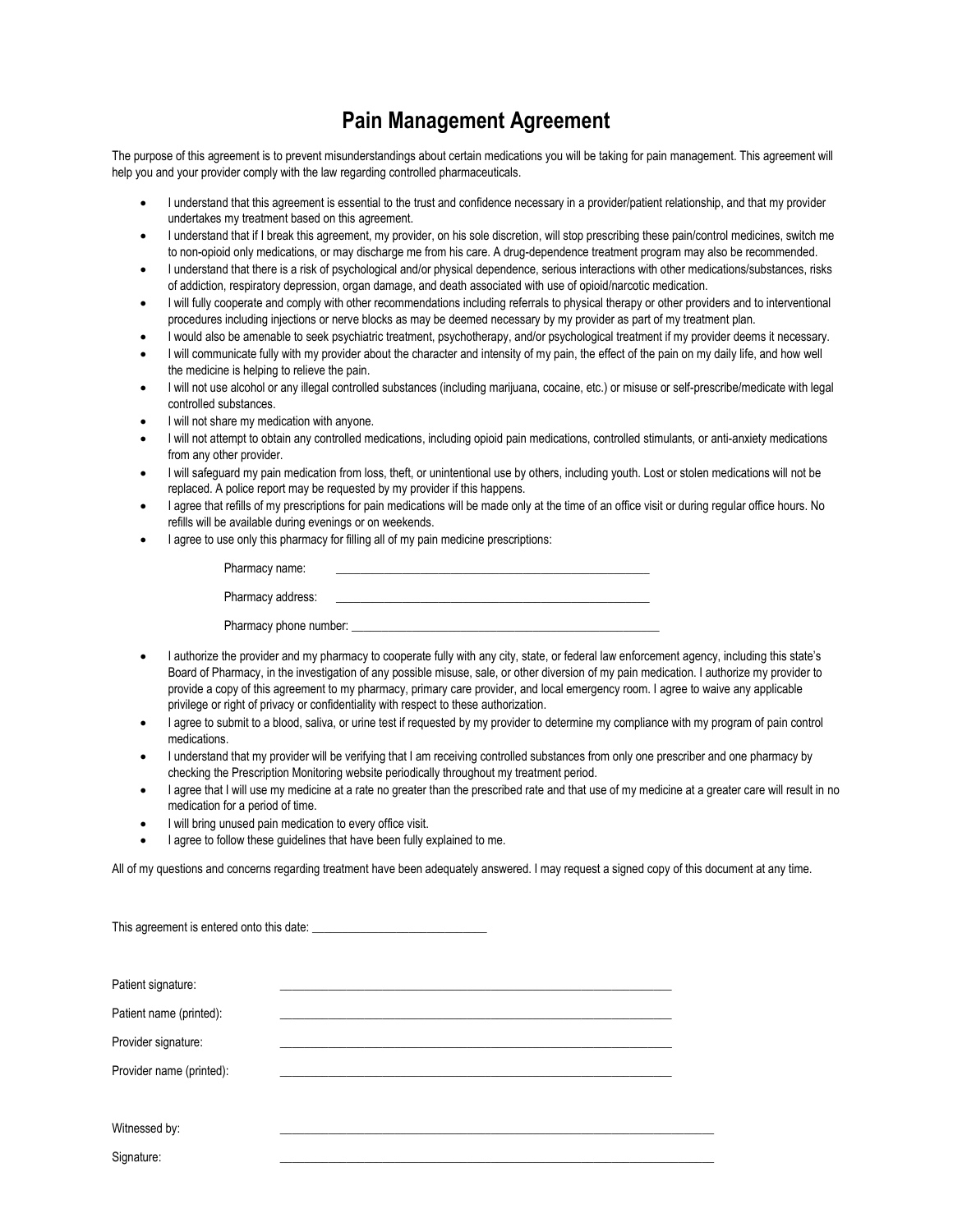# **Opioid Risk Tool (ORT)**

Questionnaire developed by Lynn R. Webster, MD to assess risk of opioid addiction.

| <b>MARK EACH BOX</b><br><b>THAT APPLIES</b>            | <b>FEMALE</b> | <b>MALE</b> |  |  |  |  |  |
|--------------------------------------------------------|---------------|-------------|--|--|--|--|--|
| <b>FAMILY HISTORY OF SUBSTANCE ABUSE</b>               |               |             |  |  |  |  |  |
| Alcohol                                                | $\Box$ 1      | $\Box$ 3    |  |  |  |  |  |
| Illegal drugs                                          | $\Box$ 2      | $\Box$ 3    |  |  |  |  |  |
| Rx drugs                                               | $\Box$ 4      | $\Box$ 4    |  |  |  |  |  |
| PERSONAL HISTORY OF SUBSTANCE ABUSE                    |               |             |  |  |  |  |  |
| Alcohol                                                | $\Box$ 3      | $\Box$ 3    |  |  |  |  |  |
| Illegal drugs                                          | $\Box$ 4      | $\Box$ 4    |  |  |  |  |  |
| Rx drugs                                               | $\Box$ 5      | $\Box$ 5    |  |  |  |  |  |
| AGE BETWEEN 16-45 YEARS                                | $\Box$ 1      | $\Box$ 1    |  |  |  |  |  |
| <b>HISTORY OF PREADOLESCENT</b><br><b>SEXUAL ABUSE</b> | $\Box$ 3      | $\Box$ 0    |  |  |  |  |  |
| <b>PSYCHOLOGIC DISEASE</b>                             |               |             |  |  |  |  |  |
| ADD, OCD, bipolar, schizophrenia                       | $\Box$ 2      | $\Box$ 2    |  |  |  |  |  |
| Depression                                             | $\Box$ 1      | $\Box$ 1    |  |  |  |  |  |
| <b>SCORING TOTALS</b>                                  |               |             |  |  |  |  |  |

#### **ADMINISTRATION**

 $\bullet$  On initial visit

• Prior to opioid therapy

**SCORING (RISK)** 

 $0-3$ : low

4-7: moderate

 $\geq 8$ : high

RX ABUSE PREVENTION TOOLKIT: from awareness to action

www.PreventRxAbuse.org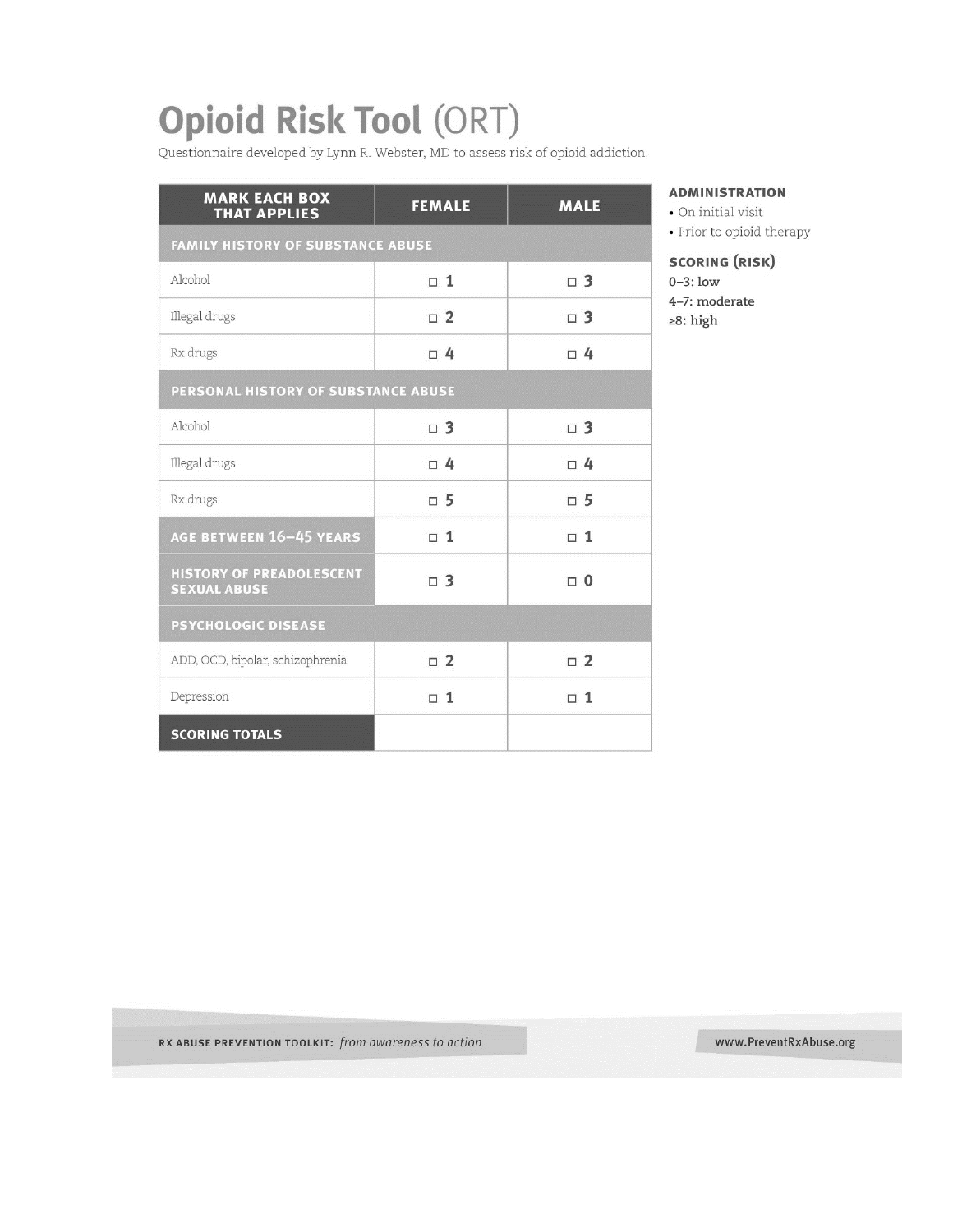# **Patient Health Questionnaire**

Over the last two weeks, how often have you been bothered by any of the following problems?

|                                                   | Not at all   | Several | More than<br>half the days | Nearly         |
|---------------------------------------------------|--------------|---------|----------------------------|----------------|
| 1. Little interest or pleasure in doing things    | 0            | days    | 2                          | every Day<br>3 |
|                                                   |              |         |                            |                |
| 2. Feeling down, depressed, and hopeless          | $\mathbf 0$  |         | 2                          | 3              |
| 3. Trouble falling or staying asleep, or sleeping | $\mathbf 0$  |         | $\overline{2}$             | 3              |
| too much                                          |              |         |                            |                |
| 4. Feeling tired or having little energy          | $\mathbf 0$  |         | $\overline{2}$             | 3              |
| 5. Poor appetite or overeating                    | $\mathbf{0}$ |         | 2                          | 3              |
| 6. Feeling bad about yourself – or that you are   | $\mathbf 0$  |         | $\overline{2}$             | 3              |
| a failure and have let yourself or your family    |              |         |                            |                |
| down                                              |              |         |                            |                |
| 7. Trouble concentrating on things, such as       | $\mathbf{0}$ |         | $\overline{2}$             | 3              |
| reading the newspaper or watching television      |              |         |                            |                |
| 8. Moving or speaking so slowly that other        | $\mathbf 0$  |         | $\overline{2}$             | 3              |
| people could have noticed. Or the opposite -      |              |         |                            |                |
| being so fidgety or restless that you have been   |              |         |                            |                |
| moving around a lot more than usual               |              |         |                            |                |
| 9. Thoughts that you would be better off dead,    | 0            |         | $\overline{2}$             | 3              |
| or of hurting yourself                            |              |         |                            |                |

[For doctor only: calculate total] \_\_\_\_\_\_\_\_\_\_\_\_\_\_\_\_\_\_\_\_\_\_\_\_\_\_\_\_\_\_\_\_\_\_\_\_\_\_\_\_\_\_\_\_\_\_\_\_\_\_\_\_\_\_\_\_\_\_\_\_

| 10. If you have checked any problems above,   | $\Box$ Not difficult at all |
|-----------------------------------------------|-----------------------------|
| how difficult have these problems made it for | $\Box$ Somewhat difficult   |
| you to do your work, take care of things at   | $\Box$ Very difficult       |
| home, or get along with other people?         | $\Box$ Extremely difficult  |